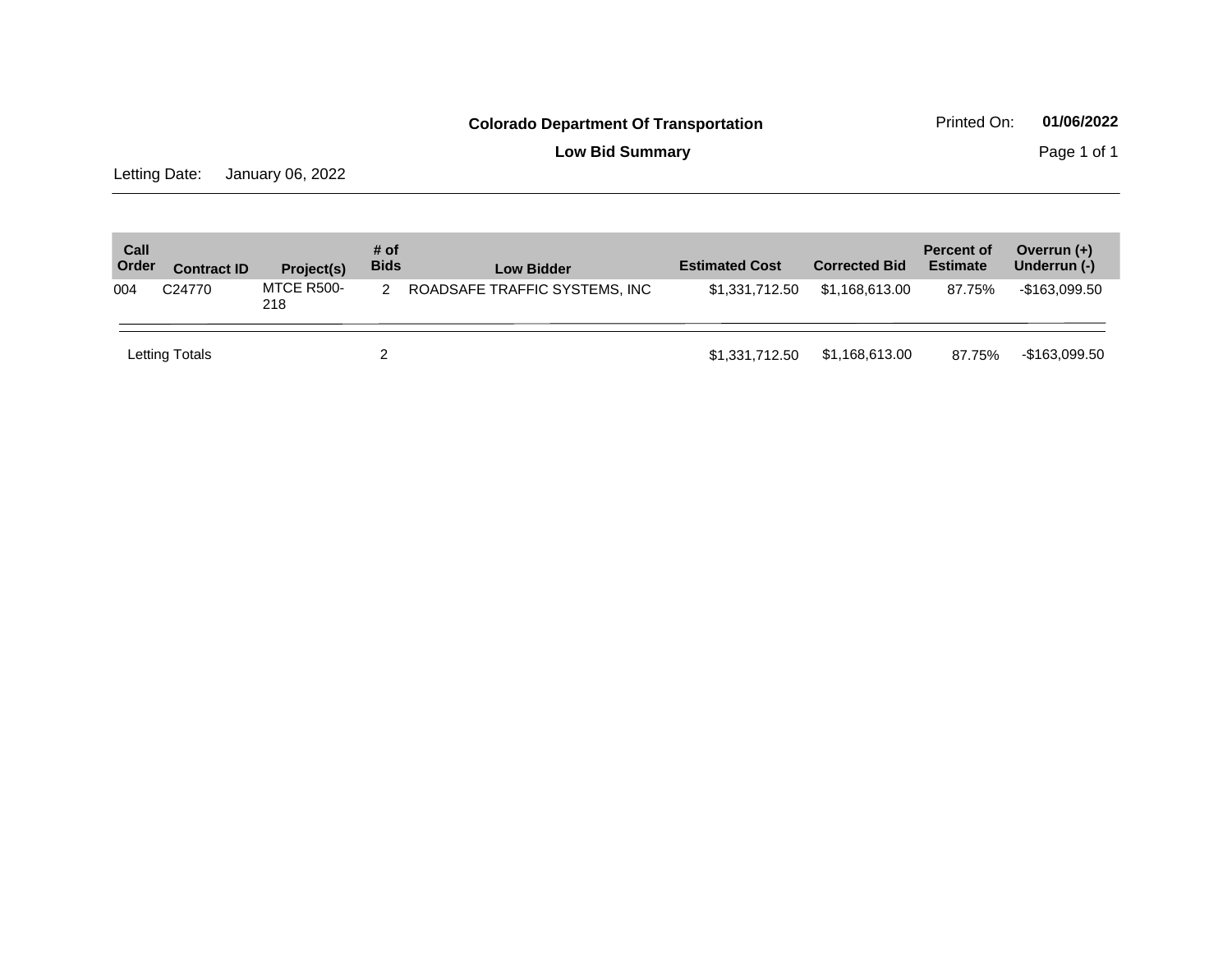|                                                                      |              | <b>Colorado Department Of Transportation</b> | Printed On: | 01/06/2022  |
|----------------------------------------------------------------------|--------------|----------------------------------------------|-------------|-------------|
|                                                                      |              | <b>Vendor Ranking</b>                        |             | Page 1 of 1 |
| <b>Contract Description:</b>                                         | Contract ID: | C24770                                       |             |             |
| DEDLA OF MENIT OF INILAID DAVEMENT MADI/INOO IN OOMODETE DAVEMENT IN |              |                                              |             |             |

REPLACEMENT OF INLAID PAVEMENT MARKINGS IN CONCRETE PAVEMENT IN DURANGO AND ALAMOSA

| Rank        | <b>Vendor ID</b> | <b>Vendor Name</b>                 | <b>Total Bid</b> | <b>Percent Of</b><br><b>Low Bid</b> | <b>Percent Of</b><br><b>Estimate</b> |
|-------------|------------------|------------------------------------|------------------|-------------------------------------|--------------------------------------|
|             | 607A             | ROADSAFE TRAFFIC SYSTEMS, INC      | \$1,168,613.00   | 100.00%                             | 87.75%                               |
| $\mathbf 0$ | -EST-            | <b>Engineer's Estimate</b>         | \$1,331,712.50   | 113.96%                             | 100.00%                              |
|             | 1811             | Specialized Pavement Marking, Inc. | \$1,440,759.15   | 123.29%                             | 108.19%                              |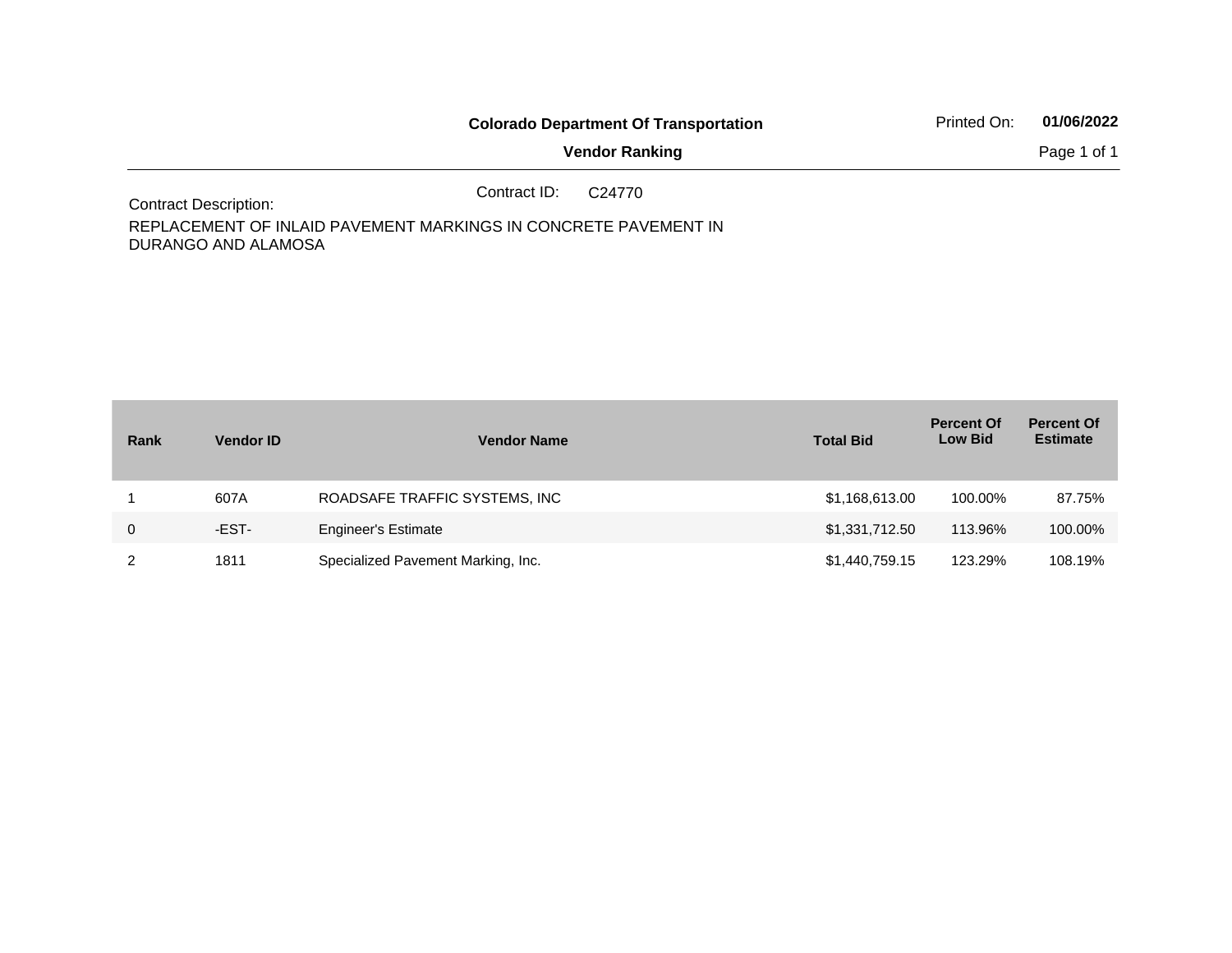|                       | <b>Tabulation of Bids</b> |
|-----------------------|---------------------------|
| Contract $ID: C24770$ |                           |

|                     |                                                                                                     |              |            | $(0)$ -EST-<br><b>Engineer's Estimate</b> |                     | $(1)$ 607A<br><b>ROADSAFE TRAFFIC</b><br><b>SYSTEMS, INC</b> |                     | (2) 1811<br><b>Specialized Pavement</b><br>Marking, Inc. |                     |
|---------------------|-----------------------------------------------------------------------------------------------------|--------------|------------|-------------------------------------------|---------------------|--------------------------------------------------------------|---------------------|----------------------------------------------------------|---------------------|
| <b>Item Code</b>    | <b>Description</b>                                                                                  | Quantity     |            | <b>Unit Price</b>                         | <b>Amount</b>       | <b>Unit Price</b>                                            | <b>Amount</b>       | <b>Unit Price</b>                                        | <b>Amount</b>       |
| <b>SECTION:</b>     | <b>BID ITEMS</b><br>0001                                                                            |              |            |                                           |                     |                                                              | LCC:                |                                                          |                     |
| 203-01597 Potholing |                                                                                                     |              | 8,000 HOUR | 300.00000                                 | 2,400.00            | 50.00000                                                     | 400.00              | 450.00000                                                | 3,600.00            |
|                     | 203-01622 Sweeping (With Pickup Broom)                                                              | 150.000 HOUR |            | 200.00000                                 | 30,000.00           |                                                              | 75.00000 11,250.00  | 235.00000                                                | 35,250.00           |
|                     | 208-00035 Aggregate Bag                                                                             | 100.000      | LF         | 10.00000                                  | 1,000.00            | 7.75000                                                      | 775.00              | 16.00000                                                 | 1,600.00            |
|                     | 208-00107 Removal of Trash                                                                          | 16,000 HOUR  |            | 75.00000                                  | 1,200.00            | 28.00000                                                     | 448.00              | 100.00000                                                | 1,600.00            |
|                     | 607-11525 Fence (Plastic)                                                                           | 500.000      | LF         | 6.00000                                   | 3,000.00            | 2.75000                                                      | 1,375.00            | 6.00000                                                  | 3,000.00            |
|                     | 620-00020 Sanitary Facility                                                                         |              | 1.000 EACH | 2,000.00000                               | 2,000.00            | 1,000.00000                                                  | 1,000.00            | 3,500.00000                                              | 3,500.00            |
|                     | 626-00000 Mobilization                                                                              | 1.000        | L S        | 75,000.00000                              | 75,000.00           | 100,000.00000 100,000.00                                     |                     | 52,369.00000                                             | 52,369.00           |
|                     | 626-01114 Public Information Management (Tier IV)                                                   | 50.000       | <b>DAY</b> | 50.00000                                  | 2,500.00            | 75.00000                                                     | 3,750.00            | 130.00000                                                | 6,500.00            |
|                     | 627-01010 Preformed Plastic Pavement Marking (Type<br>I)(Inlaid)                                    | 9,178.000    | SF         |                                           | 16.50000 151,437.00 |                                                              | 14.25000 130,786.50 |                                                          | 18.25000 167,498.50 |
| 627-02010           | Preformed Plastic Pavement Marking (Type<br>II) (Inlaid)                                            | 39,155.000   | <b>SF</b>  |                                           | 17.50000 685,212.50 |                                                              | 15.50000 606,902.50 |                                                          | 18.25000 714,578.75 |
|                     | 627-30405 Preformed Thermoplastic Pavement<br>Marking (Word-Symbol) INLAID                          | 4,337.000    | <b>SF</b>  |                                           | 18.00000 78,066.00  |                                                              | 20.50000 88,908.50  |                                                          | 23.75000 103,003.75 |
| 627-30407           | <b>Preformed Thermoplastic Pavement</b><br>Marking (Word-Symbol) (Special) INLAID /<br><b>GREEN</b> | 1,534.000    | <b>SF</b>  |                                           | 27.00000 41,418.00  |                                                              | 24.50000 37,583.00  |                                                          | 22.25000 34,131.50  |
| 627-30410           | Preformed Thermoplastic Pavement<br>Marking (Xwalk-Stop Line) INLAID                                | 11,111.000   | SF         |                                           | 13.00000 144,443.00 |                                                              | 12.50000 138,887.50 |                                                          | 14.25000 158,331.75 |

Page 1 of 2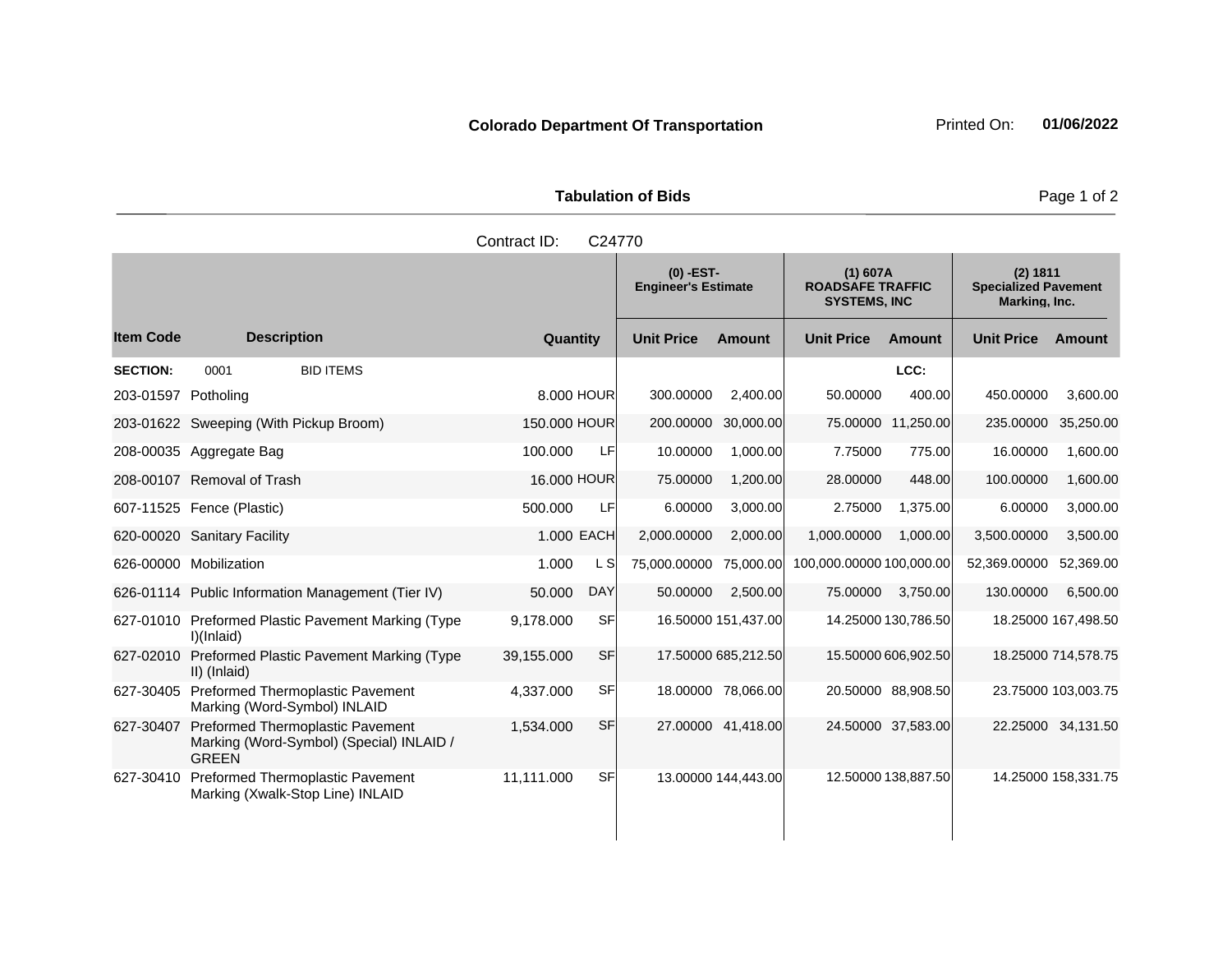**Tabulation of Bids** Page 2 of 2

|                        |                                                                                                  | Contract ID:<br>C24770                    |                   |                |                                                              |                    |                                                          |                |
|------------------------|--------------------------------------------------------------------------------------------------|-------------------------------------------|-------------------|----------------|--------------------------------------------------------------|--------------------|----------------------------------------------------------|----------------|
|                        |                                                                                                  | $(0)$ -EST-<br><b>Engineer's Estimate</b> |                   |                | $(1)$ 607A<br><b>ROADSAFE TRAFFIC</b><br><b>SYSTEMS, INC</b> |                    | (2) 1811<br><b>Specialized Pavement</b><br>Marking, Inc. |                |
| <b>Item Code</b>       | <b>Description</b>                                                                               | Quantity                                  | <b>Unit Price</b> | <b>Amount</b>  | <b>Unit Price</b>                                            | <b>Amount</b>      | <b>Unit Price</b>                                        | <b>Amount</b>  |
| <b>SECTION:</b>        | 0001<br><b>BID ITEMS</b>                                                                         |                                           |                   |                |                                                              | LCC:               |                                                          |                |
| 627-30411              | Preformed Thermoplastic Pavement<br>Marking (Xwalk-Stop Line) (Special)<br><b>INLAID / GREEN</b> | <b>SF</b><br>207.000                      | 28.00000          | 5,796.00       | 16.00000                                                     | 3,312.00           | 19.50000                                                 | 4,036.50       |
| 630-00000 Flagging     |                                                                                                  | 1,440.000 HOUR                            | 30.00000          | 43,200.00      |                                                              | 12.00000 17,280.00 | 40.80000                                                 | 58,752.00      |
|                        | 630-00007 Traffic Control Inspection                                                             | 11.000<br><b>DAY</b>                      | 400.00000         | 4,400.00       | 150.00000                                                    | 1,650.00           | 211.20000                                                | 2,323.20       |
|                        | 630-00012 Traffic Control Management                                                             | <b>DAY</b><br>36.000                      | 900.00000         | 32,400.00      | 450.00000                                                    | 16,200.00          | 1,968.00000                                              | 70,848.00      |
|                        | 630-80336 Barricade (Type 3 M-B) (Temporary)                                                     | 3.000 EACH                                | 200.00000         | 600.00         | 75.00000                                                     | 225.00             | 180.00000                                                | 540.00         |
|                        | 630-80341 Construction Traffic Sign (Panel Size A)                                               | 72.000 EACH                               | 35.00000          | 2,520.00       | 10.00000                                                     | 720.00             | 50.40000                                                 | 3,628.80       |
|                        | 630-80342 Construction Traffic Sign (Panel Size B)                                               | 18.000 EACH                               | 40.00000          | 720.00         | 20.00000                                                     | 360.00             | 46.80000                                                 | 842.40         |
|                        | 630-80350 Vertical Panel                                                                         | 40.000 EACH                               | 30.00000          | 1,200.00       | 20.00000                                                     | 800.00             | 30.00000                                                 | 1,200.00       |
|                        | 630-80355 Portable Message Sign Panel                                                            | 4.000 EACH                                | 4,000.00000       | 16,000.00      | 250.00000                                                    | 1,000.00           | 1,375.00000                                              | 5,500.00       |
| 630-80357              | Advance Warning Flashing or Sequencing<br>Arrow Panel (B Type)                                   | 1.000 EACH                                | 700.00000         | 700.00         | 1,000.00000                                                  | 1,000.00           | 1,375.00000                                              | 1,375.00       |
|                        | 630-80380 Traffic Cone                                                                           | 300.000 EACH                              | 5.00000           | 1,500.00       | 5.00000                                                      | 1,500.00           | 5.00000                                                  | 1,500.00       |
|                        | 630-85020 Mobile Attenuator                                                                      | 1.000 EACH                                | 5,000.00000       | 5,000.00       | 2,500.00000                                                  | 2,500.00           | 5,250.00000                                              | 5,250.00       |
| <b>Section Totals:</b> |                                                                                                  |                                           |                   | \$1,331,712.50 |                                                              | \$1,168,613.00     |                                                          | \$1,440,759.15 |

**Contract Grand Totals \$1,440,759.15**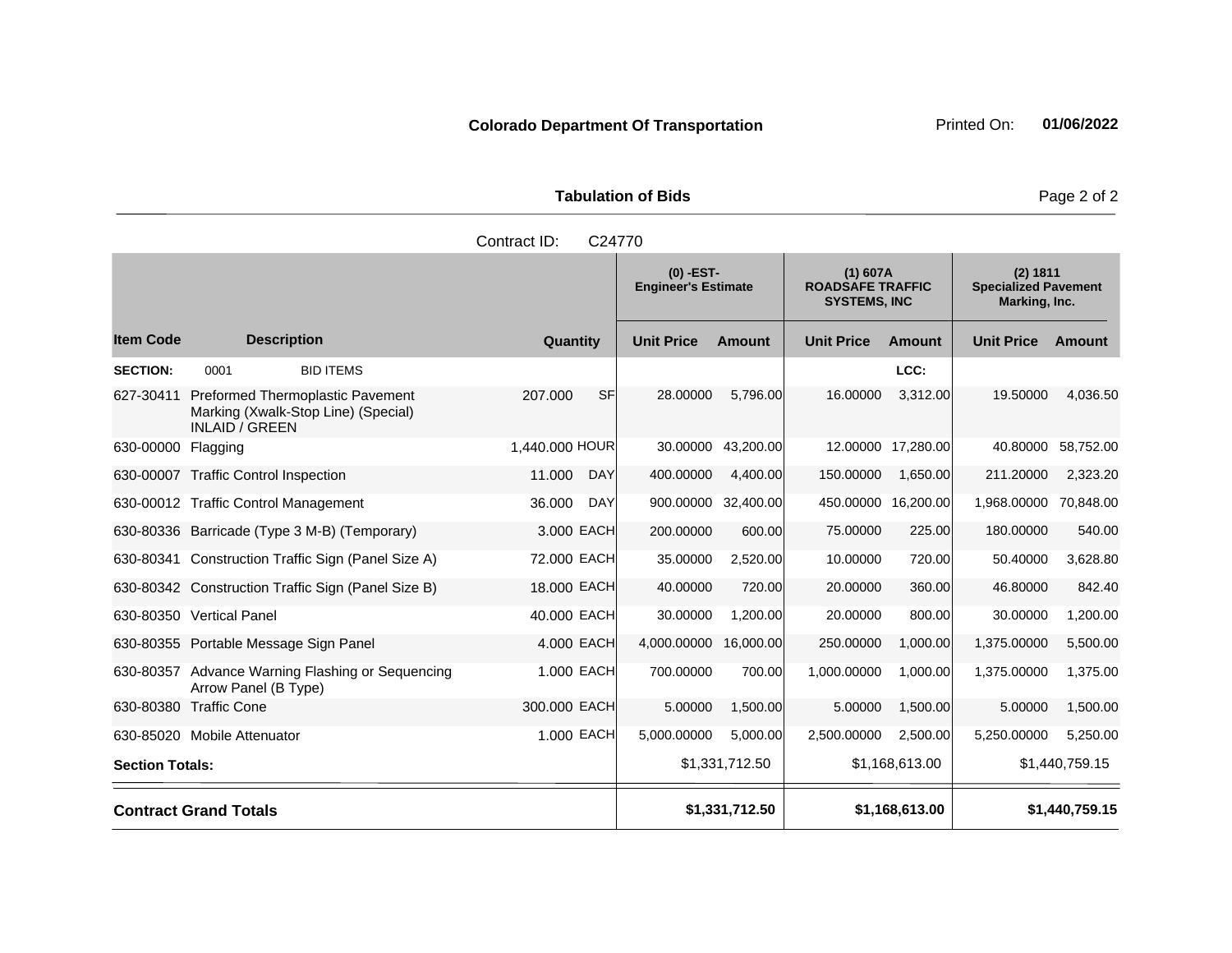**Low Bid Item Analysis Page 1 of 3** 

| Line            | Item/<br>Description                  | Quantity                                     | Estimated<br>Price | <b>Bid Price/</b><br>Units | Estimated<br>Amount | <b>Bid Amount</b> | <b>Bid Est</b><br>% | Overrun $(+)$<br>Underrun (-) |
|-----------------|---------------------------------------|----------------------------------------------|--------------------|----------------------------|---------------------|-------------------|---------------------|-------------------------------|
| <b>SECTION:</b> | 0001                                  | <b>BID ITEMS</b>                             |                    |                            |                     |                   |                     |                               |
| 0005            | 203-01597<br>Potholing                | 8.000                                        | 300.00000          | 50.00000<br><b>HOUR</b>    | 2,400.00            | 400.00            | 16.67%              | $-2,000.00$                   |
| 0010            | 203-01622                             | 150.000                                      | 200.00000          | 75.00000                   | 30,000.00           | 11,250.00         | 37.50%              | $-18,750.00$                  |
|                 | Sweeping (With Pickup Broom)          |                                              |                    | <b>HOUR</b>                |                     |                   |                     |                               |
| 0015            | 208-00035<br>Aggregate Bag            | 100.000                                      | 10.00000           | 7.75000<br>LF              | 1,000.00            | 775.00            | 77.50%              | $-225.00$                     |
| 0020            | 208-00107<br><b>Removal of Trash</b>  | 16.000                                       | 75.00000           | 28.00000<br><b>HOUR</b>    | 1,200.00            | 448.00            | 37.33%              | $-752.00$                     |
| 0025            | 607-11525<br>Fence (Plastic)          | 500.000                                      | 6.00000            | 2.75000<br>LF              | 3,000.00            | 1,375.00          | 45.83%              | $-1,625.00$                   |
| 0030            | 620-00020<br><b>Sanitary Facility</b> | 1.000                                        | 2,000.00000        | 1,000.00000<br><b>EACH</b> | 2,000.00            | 1,000.00          | 50.00%              | $-1,000.00$                   |
| 0035            | 626-00000<br>Mobilization             | 1.000                                        | 75,000.00000       | 100,000.00000<br>L S       | 75,000.00           | 100,000.00        | 133.33%             | 25,000.00                     |
| 0040            | 626-01114                             | 50.000                                       | 50.00000           | 75.00000                   | 2,500.00            | 3,750.00          | 150.00%             | 1,250.00                      |
|                 |                                       | Public Information Management (Tier IV)      |                    | <b>DAY</b>                 |                     |                   |                     |                               |
| 0045            | 627-01010                             | 9,178.000                                    | 16.50000           | 14.25000                   | 151,437.00          | 130,786.50        | 86.36%              | $-20,650.50$                  |
|                 | I)(Inlaid)                            | Preformed Plastic Pavement Marking (Type     |                    | <b>SF</b>                  |                     |                   |                     |                               |
| 0050            | 627-02010                             | 39,155.000                                   | 17.50000           | 15.50000                   | 685,212.50          | 606,902.50        | 88.57%              | $-78,310.00$                  |
|                 | (Inlaid)                              | Preformed Plastic Pavement Marking (Type II) |                    | <b>SF</b>                  |                     |                   |                     |                               |
| 0055            | 627-30405                             | 4,337.000                                    | 18.00000           | 20.50000                   | 78,066.00           | 88,908.50         | 113.89%             | 10,842.50                     |
|                 | (Word-Symbol) INLAID                  | Preformed Thermoplastic Pavement Marking     |                    | <b>SF</b>                  |                     |                   |                     |                               |

Contract ID: C24770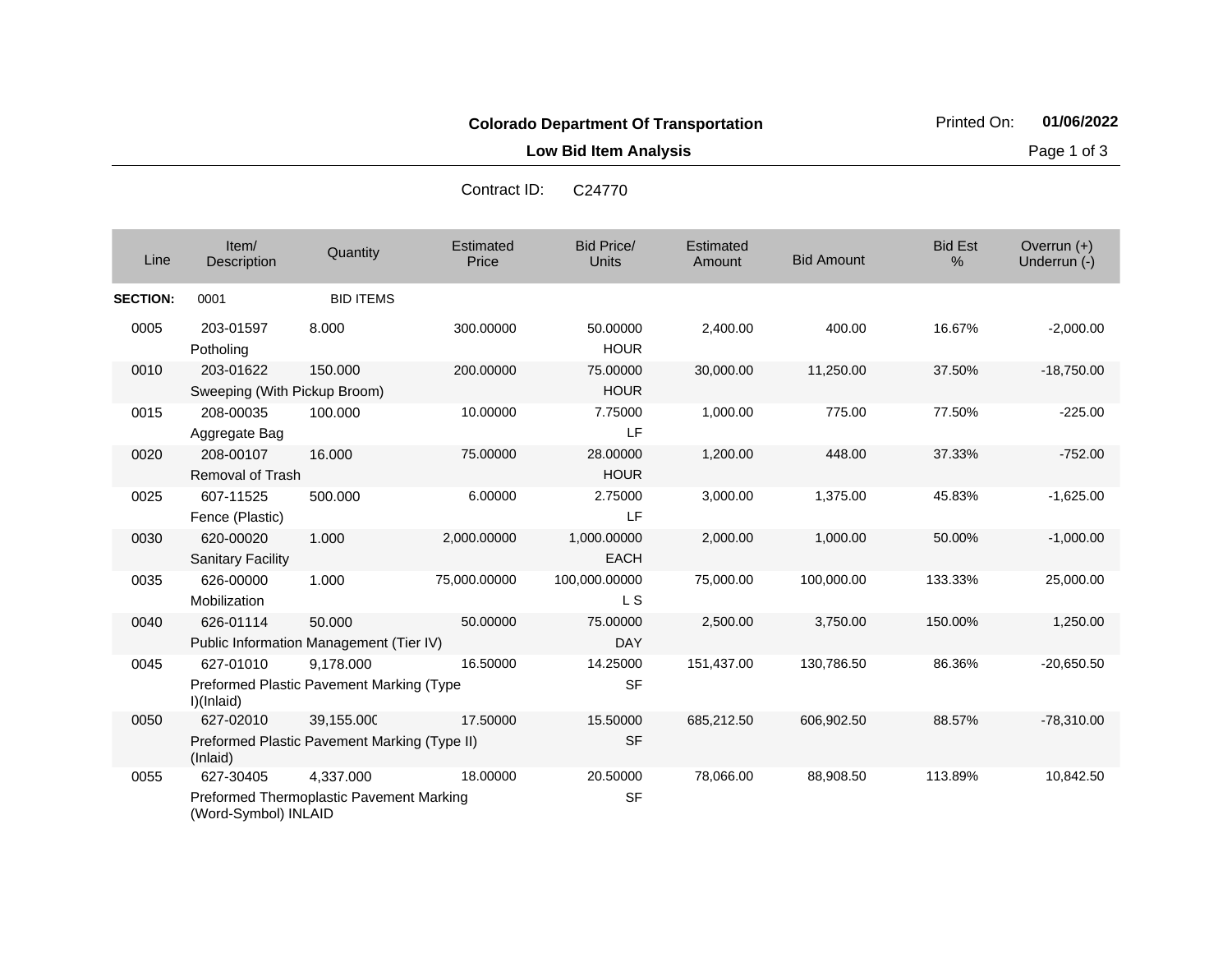Contract ID: C24770

| Line            | Item/<br>Description                           | Quantity                                                                                          | <b>Estimated</b><br>Price | <b>Bid Price/</b><br><b>Units</b> | Estimated<br>Amount | <b>Bid Amount</b> | <b>Bid Est</b><br>% | Overrun $(+)$<br>Underrun (-) |
|-----------------|------------------------------------------------|---------------------------------------------------------------------------------------------------|---------------------------|-----------------------------------|---------------------|-------------------|---------------------|-------------------------------|
| <b>SECTION:</b> | 0001                                           | <b>BID ITEMS</b>                                                                                  |                           |                                   |                     |                   |                     |                               |
| 0060            | 627-30407                                      | 1.534.000<br>Preformed Thermoplastic Pavement Marking<br>(Word-Symbol) (Special) INLAID / GREEN   | 27.00000                  | 24.50000<br><b>SF</b>             | 41,418.00           | 37,583.00         | 90.74%              | $-3,835.00$                   |
| 0065            | 627-30410                                      | 11.111.000<br>Preformed Thermoplastic Pavement Marking                                            | 13.00000                  | 12.50000<br><b>SF</b>             | 144,443.00          | 138,887.50        | 96.15%              | $-5,555.50$                   |
| 0070            | (Xwalk-Stop Line) INLAID<br>627-30411          | 207.000<br>Preformed Thermoplastic Pavement Marking<br>(Xwalk-Stop Line) (Special) INLAID / GREEN | 28.00000                  | 16.00000<br><b>SF</b>             | 5,796.00            | 3,312.00          | 57.14%              | $-2,484.00$                   |
| 0075            | 630-00000<br>Flagging                          | 1.440.000                                                                                         | 30.00000                  | 12.00000<br><b>HOUR</b>           | 43,200.00           | 17,280.00         | 40.00%              | $-25,920.00$                  |
| 0080            | 630-00007<br><b>Traffic Control Inspection</b> | 11.000                                                                                            | 400.00000                 | 150.00000<br><b>DAY</b>           | 4,400.00            | 1,650.00          | 37.50%              | $-2,750.00$                   |
| 0085            | 630-00012<br><b>Traffic Control Management</b> | 36.000                                                                                            | 900.00000                 | 450.00000<br><b>DAY</b>           | 32,400.00           | 16,200.00         | 50.00%              | $-16,200.00$                  |
| 0090            | 630-80336                                      | 3.000<br>Barricade (Type 3 M-B) (Temporary)                                                       | 200.00000                 | 75.00000<br><b>EACH</b>           | 600.00              | 225.00            | 37.50%              | $-375.00$                     |
| 0095            | 630-80341                                      | 72.000<br>Construction Traffic Sign (Panel Size A)                                                | 35.00000                  | 10.00000<br><b>EACH</b>           | 2,520.00            | 720.00            | 28.57%              | $-1,800.00$                   |
| 0100            | 630-80342                                      | 18.000<br>Construction Traffic Sign (Panel Size B)                                                | 40.00000                  | 20.00000<br><b>EACH</b>           | 720.00              | 360.00            | 50.00%              | $-360.00$                     |
| 0105            | 630-80350<br><b>Vertical Panel</b>             | 40.000                                                                                            | 30.00000                  | 20.00000<br><b>EACH</b>           | 1,200.00            | 800.00            | 66.67%              | $-400.00$                     |
| 0110            | 630-80355<br>Portable Message Sign Panel       | 4.000                                                                                             | 4,000.00000               | 250.00000<br><b>EACH</b>          | 16,000.00           | 1,000.00          | 6.25%               | $-15,000.00$                  |